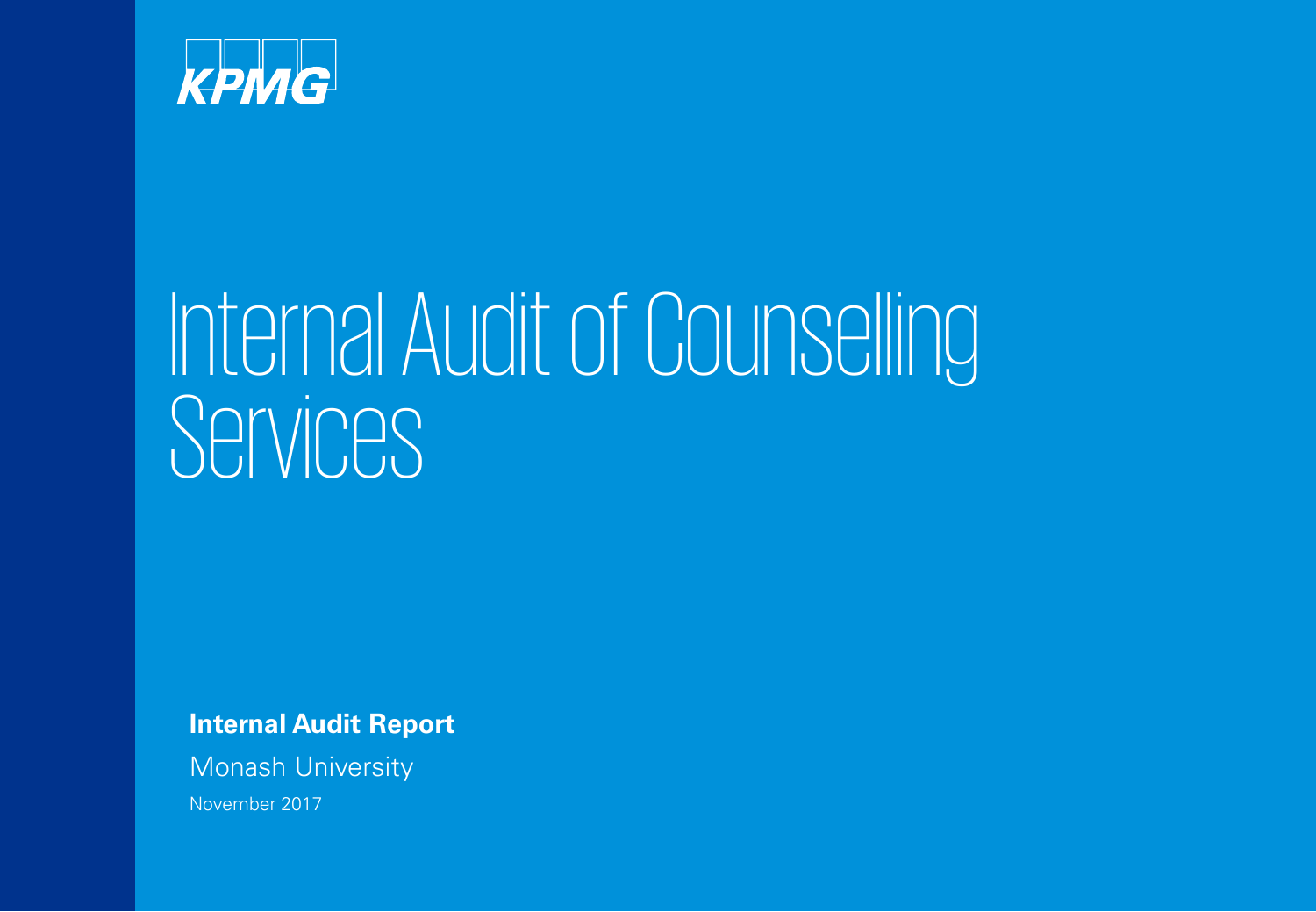#### **Context**

In response to Recommendation 7 of the Australian Human Rights Commission's (AHRC's) 2017 report, "Change the Course: National Report on Sexual Assault and Sexual Harassment at Australian Universities" ("the Report"), Monash University's Campus Community Division engaged KPMG to conduct an internal audit of Counselling Services available to students.

The AHRC's investigation was conducted at the request of Australia's 39 universities, and involved an independent survey of university students to gain an understanding of the nature, prevalence and reporting of sexual assault and harassment at Australian universities. It also looked into the effectiveness of university services and policies that address sexual assault and harassment on campus.

#### **Recommendation 7**

Within six months of this report, but as soon as possible, universities should conduct an audit of university counselling services to assess:

- the capacity of university counselling services to respond to students' requests for counselling in an appropriately timely manner, and
- how many university counselling staff have received training in working with sexual assault survivors.

As part of this audit, universities should collect data on:

- the average length of time students are required to wait to see a university counsellor, and
- the number of urgent/crisis requests for counselling received.

This data should be assessed to determine whether additional counselling services are required to meet the urgent needs of students who have experienced sexual assault or harassment.

If additional counselling services are required, universities should ensure that these additional resources are in place as soon as practicable.

#### **Objective and Scope**

The objective of this internal audit was to review and analyse Monash University's Australian Counselling Services in accordance with Recommendation 7 of the AHRC's "Change the Course " report. This included consideration of:

- The structure of the University's Counselling Services team, identifying and noting its growth over the period 1 July 2015 to 31 August 2017;
- Monash University's booking system for students to utilise to arrange appointments with counsellors;
- Monash University's use of data from its booking systems in terms of monitoring and analysis; and
- Counselling staff training over the period on working with sexual assault survivors.

#### **Limitation of Scope**

Counselling services offered at the Monash Berwick campus have not been included in this audit as the campus will be transferred to Federation University at the end of 2017.

#### **Attention**

This report was prepared solely for your use in accordance with our engagement contract and may not be distributed without our consent. KPMG does not accept responsibility for any third party or any unintended use.

КРМС

© 2017 KPMG, an Australian partnership and a member firm of the KPMG network of independent member firms affiliated with KPMG International Cooperative ("KPMG International"), a Swiss entity.  $2 \frac{1}{2}$ All rights reserved. The KPMG name and logo are registered trademarks or trademarks of KPMG International. Liability limited by a scheme approved under Professional Standards Legislation.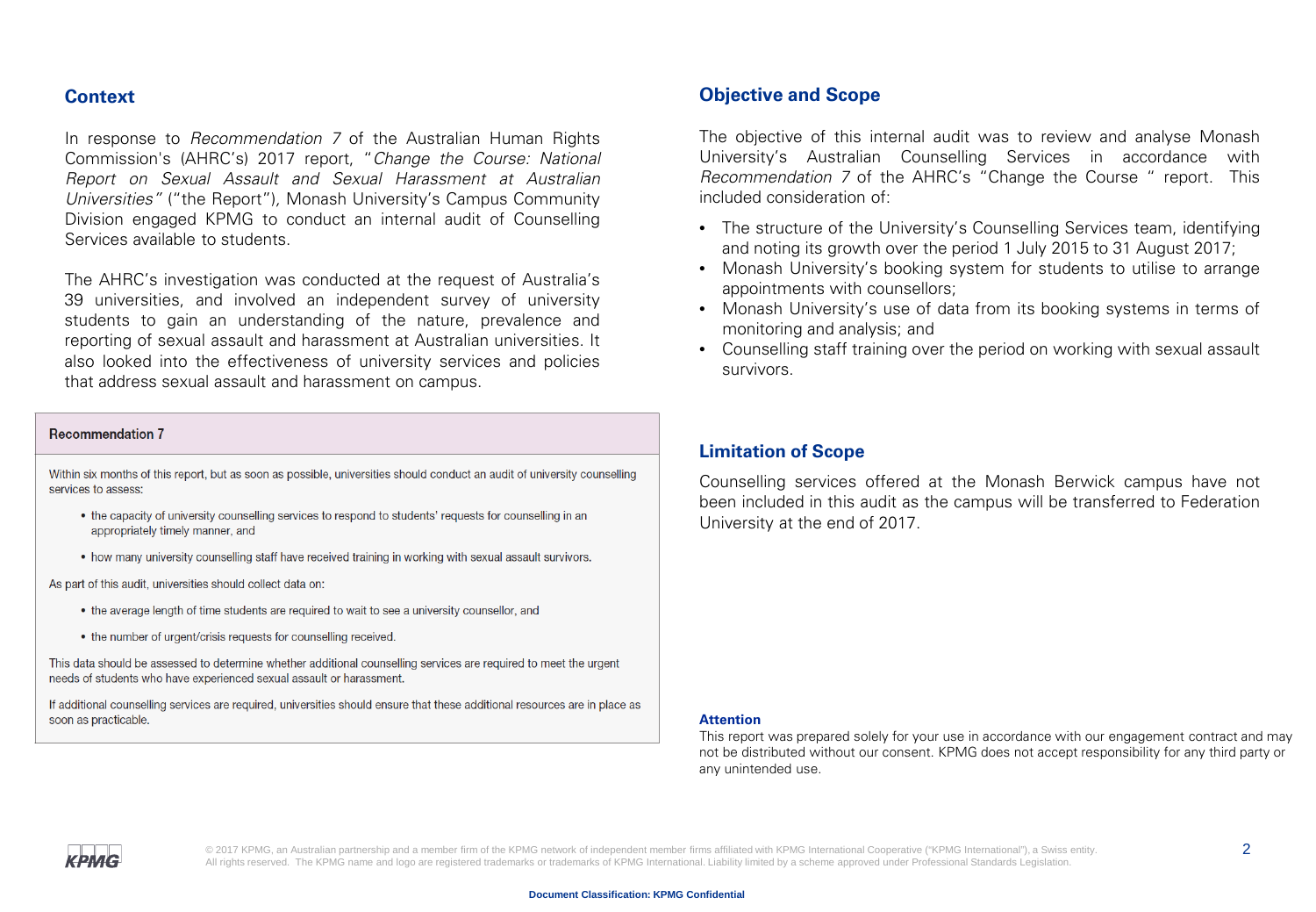#### **The AHRC Report**

In August 2017, the AHRC published a report entitled "Change the Course: A National Report on Sexual Assault and Sexual Harassment at Australian Universities". The report was based on data collected through a national survey of university students throughout the second half of 2016. It focussed on the nature, prevalence and reporting of sexual assault and harassment at Australian **Universities** 

The report produced nine recommendations for Australian Universities to reduce the incidences of sexual assault, and increase the reporting and support available for victims. These recommendations focussed on five areas of action:

- **1) Leadership and governance;** including strong and visible commitment from university leaders, and transparent implementation of the recommendations,
- **2) Changing attitudes and behaviours;** including the development of measures to prevent sexual assault and harassment,
- **3) University responses to sexual assault and harassment;** including implementation of effective processes for responding to sexual assault and harassment,
- **4) Monitoring and evaluation;** including ensuring steps are taken to prevent and respond to sexual assault and harassment, and that improvements to these methods are made over time,
- **5) Residential colleges;** including the development of specific steps to improve the culture and risk management within residential services.

#### **Monash University Counselling Services Restructure**

In January 2017, prior to the publication of the AHRC report, Monash University Counselling Services underwent a restructure designed to provide a greater number of counselling appointments with greater flexibility to students. The Counselling Services were physically relocated to be incorporated in the University Health Services department at the Clayton, Caulfield and Peninsula campuses to provide more integrated services.

Additionally, the model of employment was changed whereby counselling services can be accessed via a range of providers (see below). There are 24 counsellors currently based at the Clayton campus. Other health services staff assist in providing mental health services to students, including:

- Eight nursing staff (including triage), to assess students requesting urgent or priority appointments;
- Twelve General Practitioners, to provide mental health support and counselling referrals for students;
- Two Psychiatrists; and
- Two South Eastern Centre Against Sexual Assault (SECASA) Counsellors.

The new structure of the counselling services can be summarised below:



.

© 2017 KPMG, an Australian partnership and a member firm of the KPMG network of independent member firms affiliated with KPMG International Cooperative ("KPMG International"), a Swiss entity.  $3$ All rights reserved. The KPMG name and logo are registered trademarks or trademarks of KPMG International. Liability limited by a scheme approved under Professional Standards Legislation.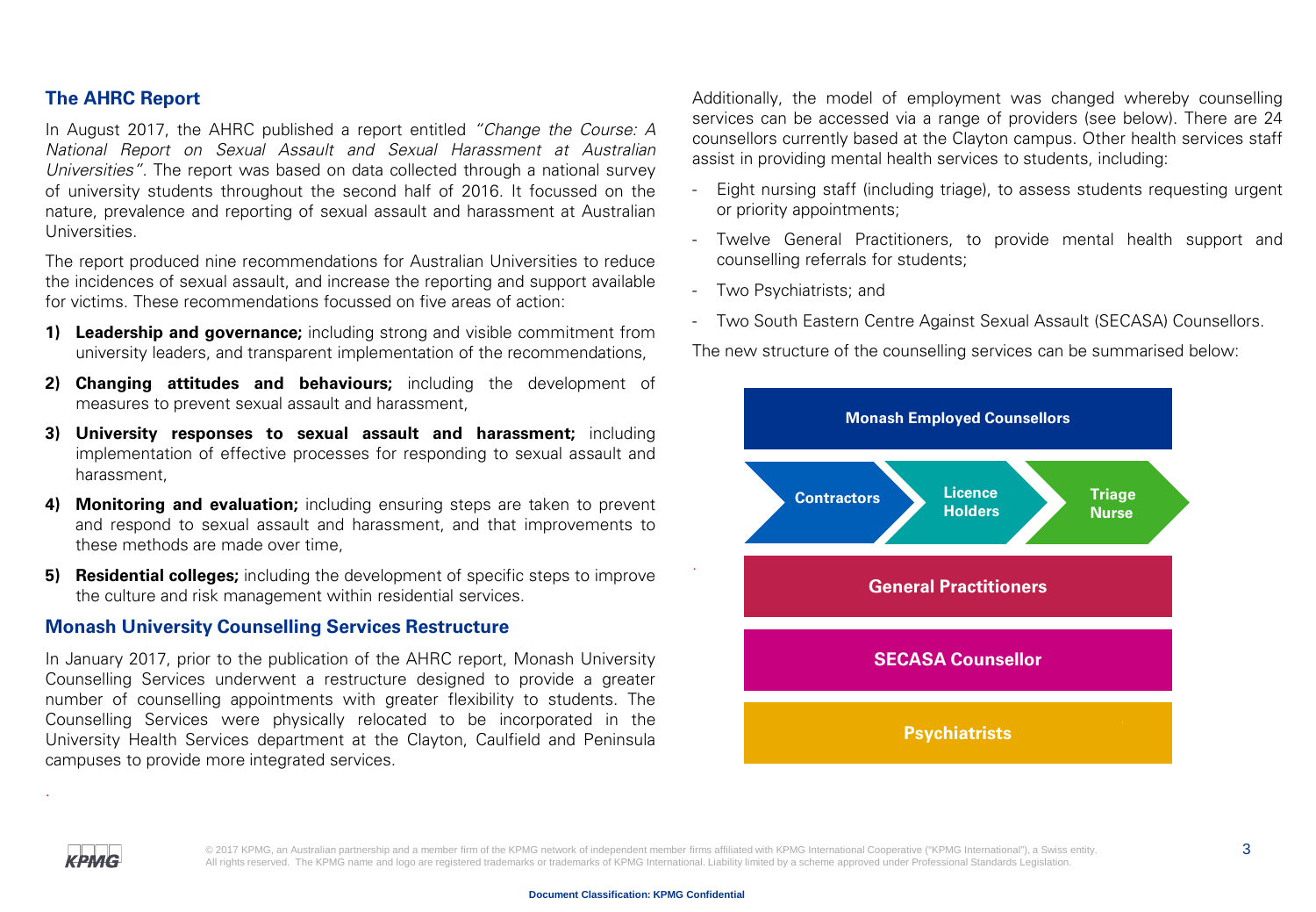#### **Recommendation 7 - AHRC's "Change the Course " report**

Recommendation 7 of the Report outlined four components of univer counselling services to be included in an audit. The table below provide summary of how Monash University Counselling Services considers that matters have been addressed:

| <b>AHRC Recommendation 7</b><br>- Audit Areas                                                                                                  | <b>Observations</b>                                                                                                                                                                                                                                                                                                                                                                                                                                                    |  |
|------------------------------------------------------------------------------------------------------------------------------------------------|------------------------------------------------------------------------------------------------------------------------------------------------------------------------------------------------------------------------------------------------------------------------------------------------------------------------------------------------------------------------------------------------------------------------------------------------------------------------|--|
| The capacity of university<br>counselling services to respond<br>to students' requests for<br>counselling in an appropriately<br>timely manner | The following were noted in relation to the<br>capacity of Counselling services within the<br>University's Clayton Campus:<br>24 qualified Counsellors;<br>Use of the Zedmed patient booking<br>system to highlight availability of sessions;<br>Multiple avenues for students to seek<br>٠<br>assistance (i.e.: in person, on-line, mobile<br>app, Self Check-in facility); and<br>Adequate access to professional<br>consulting suites within the Clayton<br>campus. |  |
| How many university<br>counselling staff have received<br>training in working with sexual<br>assault survivors?                                | 18 Counselling staff had received SECASA<br>facilitated training in June 2017, with the<br>remaining 6 counselling staff scheduled to<br>receive the training in November 2017.                                                                                                                                                                                                                                                                                        |  |
| Universities should collect data<br>on the average length of time<br>students are required to wait to<br>see a university counsellor           | Data on student wait times has not to date<br>been recorded, however all urgent<br>presentations are seen. Please refer to<br>Detailed Finding 2.1 in relation to this<br>observation.                                                                                                                                                                                                                                                                                 |  |

| ersitv<br>des a                 | <b>Observations (Cont.)</b><br><b>AHRC Recommendation 7 -</b><br><b>Audit Areas (Cont.)</b>                        |                                                                                                                                                            |  |  |  |
|---------------------------------|--------------------------------------------------------------------------------------------------------------------|------------------------------------------------------------------------------------------------------------------------------------------------------------|--|--|--|
| these                           | Universities should collect data<br>on the number of urgent / crisis<br>requests for counselling<br>received       | Data is collected on urgent student<br>requests through the Triage Nurse who<br>records the nature of the appointment<br>(triage or mental health triage). |  |  |  |
| o the<br>n the                  |                                                                                                                    |                                                                                                                                                            |  |  |  |
| essions;<br>eek                 | <b>Finding</b><br>Internal Audit identified the following finding as part of this internal audit:                  |                                                                                                                                                            |  |  |  |
| mobile                          | <b>Description</b>                                                                                                 | <b>Target</b><br><b>Issue Owner</b><br><b>Date</b>                                                                                                         |  |  |  |
| n<br>CASA<br>the<br>ed to<br>7. | <b>Wait Times - Data on student</b><br>wait times was not recorded<br>however all urgent<br>presentations are seen | Director,<br>Counselling and<br>Mental Health<br>30 June<br>Programs<br>2018<br>, Director,                                                                |  |  |  |

University Health Services

Findings are reported on an exception basis.



© 2017 KPMG, an Australian partnership and a member firm of the KPMG network of independent member firms affiliated with KPMG International Cooperative ("KPMG International"), a Swiss entity.  $4$ All rights reserved. The KPMG name and logo are registered trademarks or trademarks of KPMG International. Liability limited by a scheme approved under Professional Standards Legislation.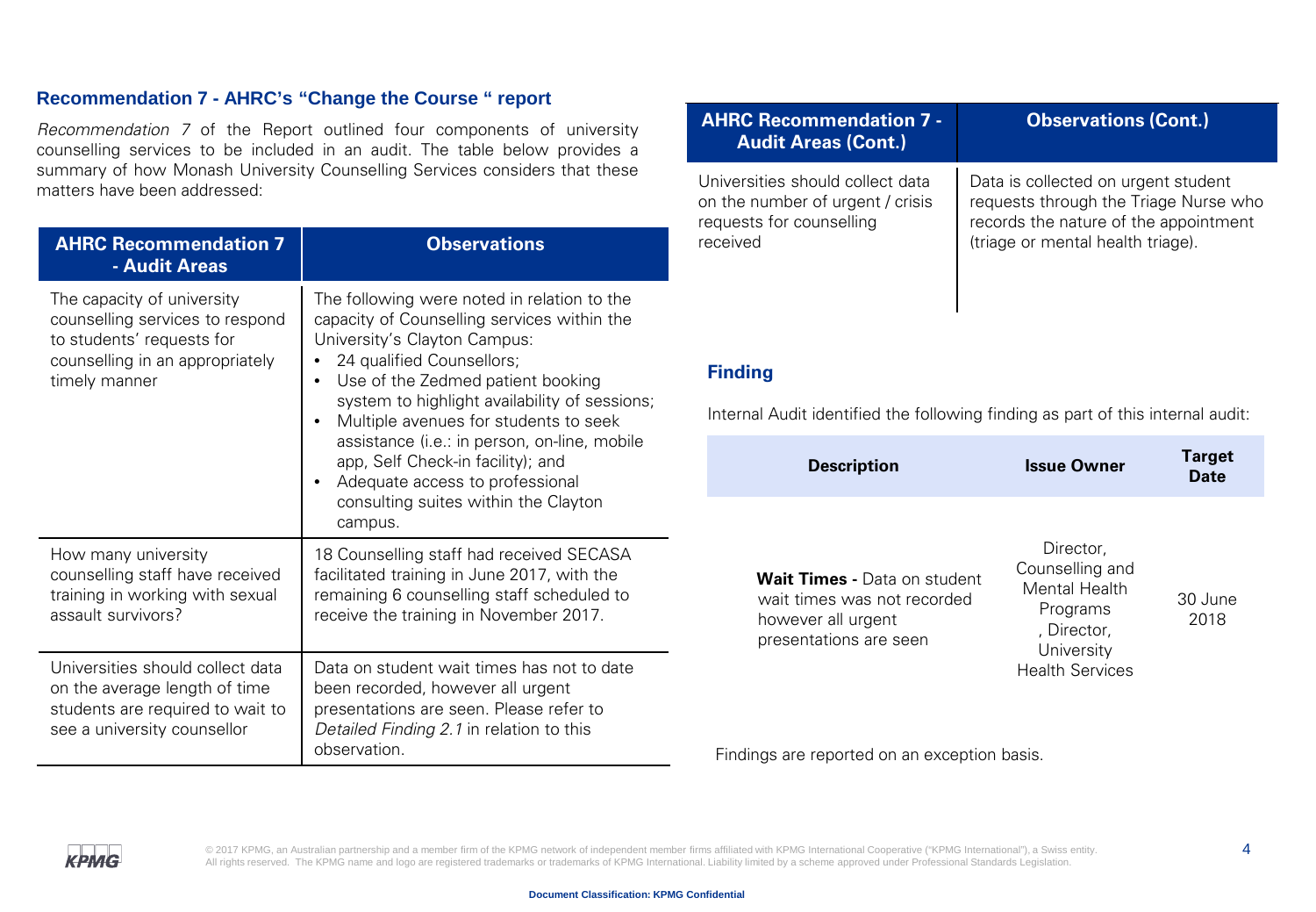#### **Types of Appointment**

The types of appointments available to students have changed as part of the restructure so that each day, each counsellor has specific blocks of time segregated in their calendar in Zedmed as follows:

- 'Same-day' appointments, coloured in pink, only able to be booked on the same day as a student request for an appointment. There are 19 of these available per day across all Monash campuses.
- 'Three-day' appointments, coloured in red, only able to be booked where a student in the day/s previous had requested a 'same-day' appointment where one was not available; and
- Recurring appointments, coloured in green, only able to be booked by students who have already had at least one appointment.

This system has been designed to enable a greater volume of students to be to be seen as soon as possible (i.e.: within three days).



#### **Urgent Appointment Requests:**

Where there is an urgent or critical need identified, or a same day appointment is requested, under the new structure the student is referred to a triage nurse

trained in mental health for further support.

The triage nurse is able to discuss the student's need for counselling services, and take one or more of the following actions:

- Liaise with the Counselling Coordinator to fit the student in a previously unavailable time for that day;
- Book the student into an appointment with a campus General Practitioner, trained in mental health;
- Book a student in to see a SECASA trained counsellor; and
- In extreme cases the triage nurse at the Clayton Campus can contact psychiatric triage at nearby Monash Medical Centre and provide immediate psychiatric support to a student.
- Book them an appointment for the next day;





© 2017 KPMG, an Australian partnership and a member firm of the KPMG network of independent member firms affiliated with KPMG International Cooperative ("KPMG International"), a Swiss entity.  $5$ All rights reserved. The KPMG name and logo are registered trademarks or trademarks of KPMG International. Liability limited by a scheme approved under Professional Standards Legislation.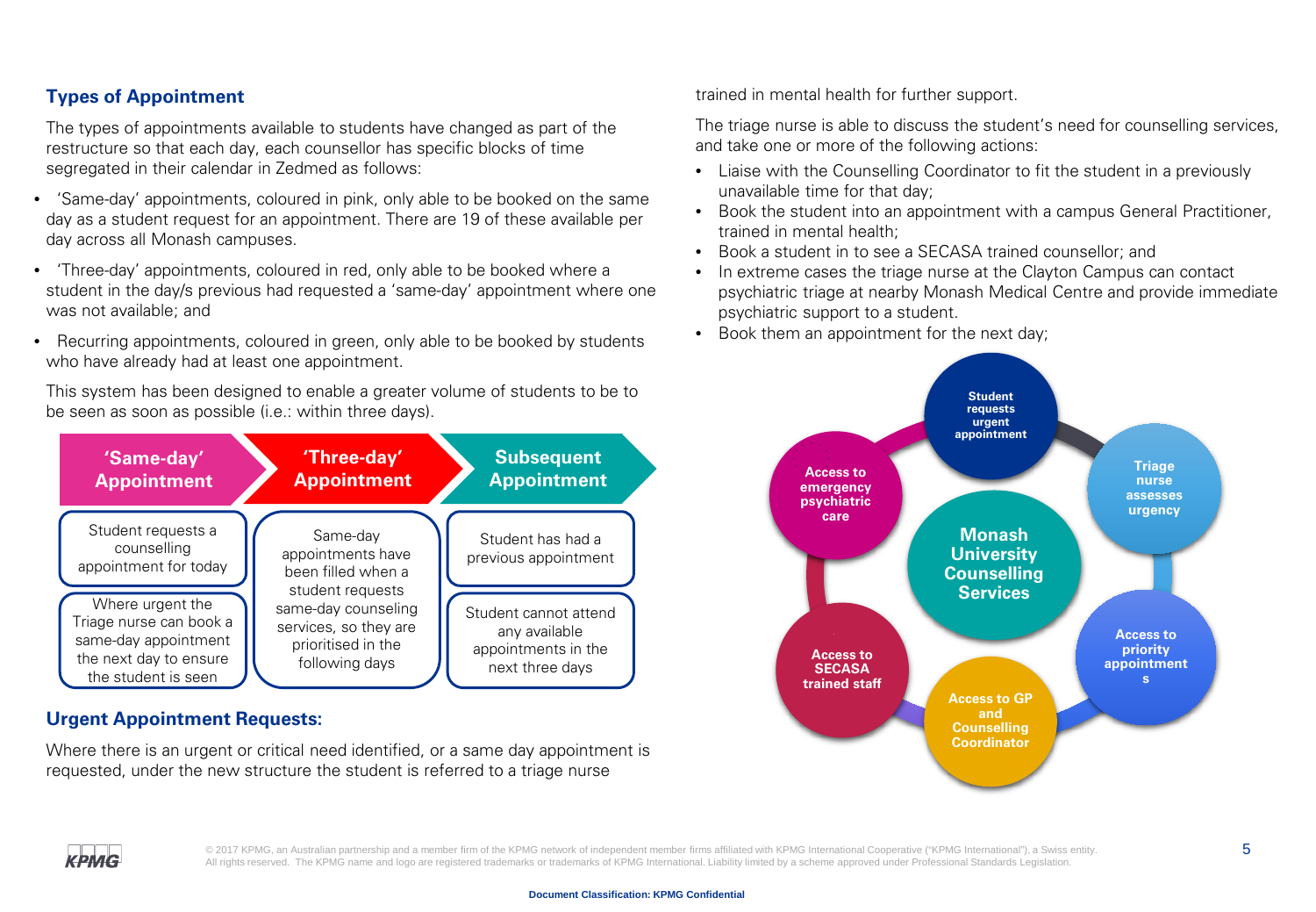#### **Counselling Services across Monash University Campuses**

All Victorian campuses' counselling services are managed centrally from the Clayton campus University Health Services (UHS).

We have been informed that 2017 Triage Nurse facility trialed at Clayton will be implemented at the Caulfield campus.

See below for a summary of how urgent counselling requests are addressed at each Australian campus:

| <b>Campus</b> | <b>Process for urgent counselling requests</b>                                                                                                                                                                                                                                                                                                                                                                                                                  |  |  |
|---------------|-----------------------------------------------------------------------------------------------------------------------------------------------------------------------------------------------------------------------------------------------------------------------------------------------------------------------------------------------------------------------------------------------------------------------------------------------------------------|--|--|
| Caulfield     | Reception staff consult the Counselling Coordinator or<br>Senior Counsellor to facilitate an appointment for an urgent<br>student need. The nurse on campus assists in 'de-<br>escalating' the student's stress by removing them from the<br>reception area into a more quiet environment. If no<br>counsellor is immediately available the student can be<br>referred to the GP while the Counselling Coordinator creates<br>space for the student to be seen. |  |  |
| Peninsula     | As there is a smaller student population, part of the<br>counsellors' daily work schedule include activities (for<br>example replying to 'Counselling Help Online' requests).<br>These are flexible and where a student has an urgent need<br>counsellors defer these until a later date to prioritise urgent,<br>in-person requests.                                                                                                                           |  |  |
| Parkville     |                                                                                                                                                                                                                                                                                                                                                                                                                                                                 |  |  |

We were informed by UHS, based on unaudited data extracted from the Zedmed system, that Counselling Help Online requests have increased from 727 in 2015 to 975 in 2017.

#### **Counsellor Sexual Assault Training**

By the end of 2017 management have stated that all counselling staff and some additional Health Services staff (i.e. GPs, Triage nurses) will have completed a SECASA facilitated training session to enable counsellors to provide additional support to students who have experienced sexual assault or harassment. This session was first delivered in June 2017 and is proposed to be repeated in November. This training covers:

- Principles of intervention and the foundations for safe sexual assault counselling;
- Impacts of sexual assault (emotional, behavioral, interpersonal, physical);
- Post Traumatic Stress Disorder (PTSD) and the impact of trauma;
- How counselling staff should respond to disclosures of sexual assault or harassment; and,
- Information on the varied Centers Against Sexual Assault (CASAs) around metropolitan and regional Victoria, and the services provided by CASAs for victims of sexual assault and family violence.

#### **UHS Data:**

We were also informed by UHS that according to unaudited data extracted from the Zedmed system) that the number of face-to-face Counselling sessions provided has grown since 2015:

| <b>Total number of face-to-face sessions</b> |        |          |  |  |
|----------------------------------------------|--------|----------|--|--|
|                                              | Qty.   | % Growth |  |  |
| Jan. to Oct. 2015                            | 10.649 | N/A      |  |  |
| Jan. to Oct. 2016                            | 13.002 | 22%      |  |  |
| Jan. to Oct. 2017                            | 15.088 | 16%      |  |  |
| Total growth Jan. 2015 - Oct. 2017           | 42%    |          |  |  |

© 2017 KPMG, an Australian partnership and a member firm of the KPMG network of independent member firms affiliated with KPMG International Cooperative ("KPMG International"), a Swiss entity. 6 All rights reserved. The KPMG name and logo are registered trademarks or trademarks of KPMG International. Liability limited by a scheme approved under Professional Standards Legislation.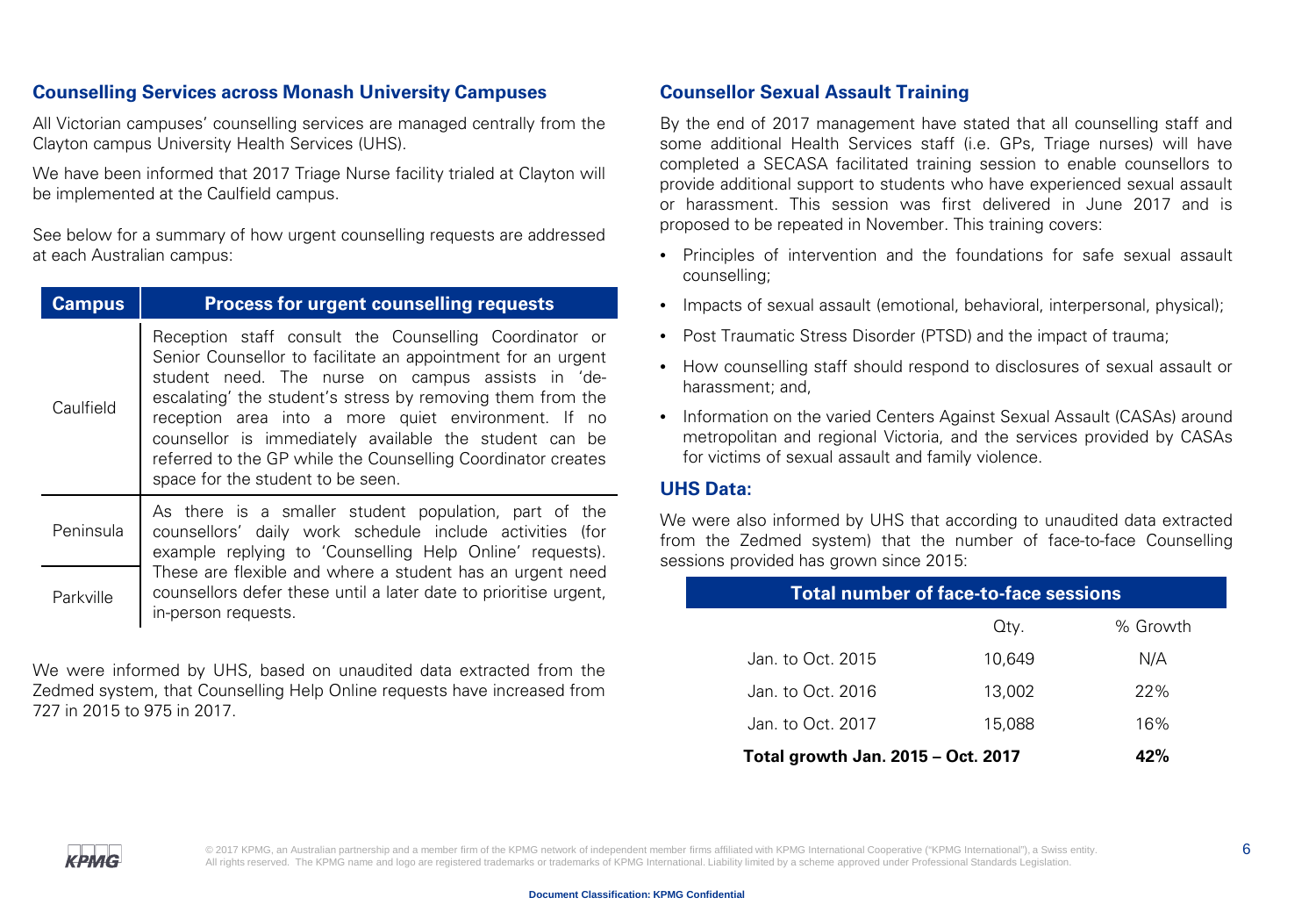### Wait times

#### **Context**

The Monash University Counselling Services booking system (Zedmed) records appointments for all staff and students to see university counsellors. Zedmed records student appointment times, and student check-ins for their appointment. Zedmed is synced to the desktop computers of the University Health Services staff and reception.

"Self-check-in" booths at the entrance of the University Health Services (UHS) also inform the Zedmed booking system and Health Services staff when patients have arrived.

This data recorded in Zedmed is used to inform monthly reporting on:

- Appointment fulfilment;
- Proportion of counsellors' time spent in consultation with students; and
- Growth in demand for appointments.

#### **Finding**

Through discussions with key stakeholders involved in the appointment booking process and generating monthly data, Internal Audit noted that Zedmed currently has no capability to capture wait times for students who are either:

- Seeking an initial appointment; or
- Seeing the Triage nurse where an appointment on the same day is being sought.

The Zedmed system has a limitation which does not allow the recording of the date and time when a student first requests an appointment, to then compare it to when the student is actually seen.

#### **Impact**

As discussed earlier in the report, the triage nurse model provides for urgent / crisis counselling sessions to be allocated to students on the same day. Monash University Counselling and Health Services are unable to accurately measure how long students may be required to wait for a non-urgent / crisis appointment.

Without access to this data, no specific monitoring of wait times is occurring, presenting a risk that unacceptably long wait times are not identified and remediated.

#### **Recommendation**

Internal Audit recommends that Management considers the following:

- UHS to explore how wait times of student requests for appointments can be monitored.
- Management should seek advice as to the development of appropriate performance thresholds to monitor and enhance performance.

#### **Agreed management action**

• UHS to explore how wait times of student requests for appointments can be monitored. UHS to implement wait time monitoring.

**Responsibility:** Director, Counselling and Mental Health Programs

and Director, University Health Services **Remediation date:** 30 June 2018



© 2017 KPMG, an Australian partnership and a member firm of the KPMG network of independent member firms affiliated with KPMG International Cooperative ("KPMG International"), a Swiss entity.  $\overline{7}$ All rights reserved. The KPMG name and logo are registered trademarks or trademarks of KPMG International. Liability limited by a scheme approved under Professional Standards Legislation.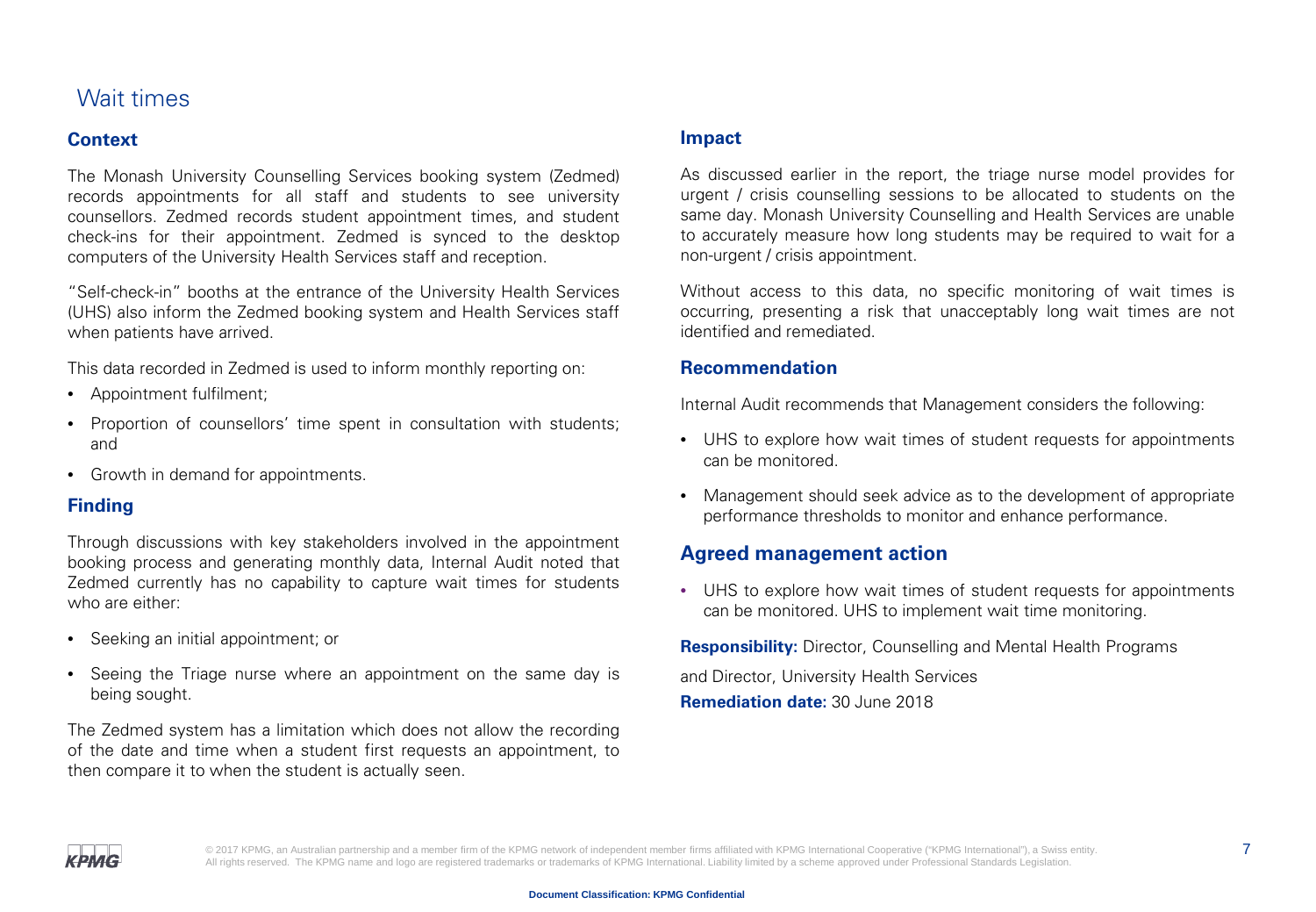### Appendix 1 -Scope

At the request of Monash University Management, KPMG have performed an internal audit of the University's Counselling Services.

#### **Objective**

The objective of this audit is to review and analyse Monash University's Counselling Services in accordance with Recommendation 7 of the AHRC's "Change the Course " report:

#### **Recommendation 7**

Within six months of this report, but as soon as possible, universities should conduct an audit of university counselling services to assess:

- the capacity of university counselling services to respond to students' requests for counselling in an appropriately timely manner, and
- how many university counselling staff have received training in working with sexual assault survivors.

As part of this audit, universities should collect data on:

- the average length of time students are required to wait to see a university counsellor, and
- the number of urgent/crisis requests for counselling received.

This data should be assessed to determine whether additional counselling services are required to meet the urgent needs of students who have experienced sexual assault or harassment.

If additional counselling services are required, universities should ensure that these additional resources are in place as soon as practicable.

Source: "Change the Course" report, AHRC 2017 page 21

#### **Scope**

The scope of the internal audit includes consideration of the following:

• The structure of the University's Counselling Services team, and identifying and noting its growth over the period 1 July 2015 to 31 August 2017;

- Monash University's booking system for students to arrange appointments with counsellors;
- Monash University's use of data from its booking systems in terms of monitoring and analysis; and
- Counselling staff training over the period on working with sexual assault survivors.

#### **Approach**

This internal audit will be performed based on the following approach:

- Discussion with key personnel and stakeholders involved in Counselling Service provision process;
- Obtaining data from the University's booking system and performing an analysis to ascertain:
	- Average waiting times for the Period, looking for trends;
	- The number of "urgent / crisis" requests for counselling received;
	- Review the University's assessment on whether "additional counselling services are required to meet the urgent needs of students who have experienced sexual assault or harassment";
- Review of counselling staff training records over the period to ensure consistency of training received over time and for evidence of training on "working with sexual assault survivors";
- Development of draft report for management review and comment;
- Submission of the final report.

#### **Internal control structure**

Due to the inherent limitations of any internal control structure, it is possible that fraud, error or non-compliance with laws and regulations may occur and not be detected. Further, the greater internal control structure not been reviewed in its entirety and, therefore, no opinion or view is expressed as to the effectiveness of the greater internal control structure. The procedures performed were not designed to detect all weaknesses in the control structure as they are not performed continuously throughout the period and the tests performed on the control structure are on a sample basis.



© 2017 KPMG, an Australian partnership and a member firm of the KPMG network of independent member firms affiliated with KPMG International Cooperative ("KPMG International"), a Swiss entity.  $8$ All rights reserved. The KPMG name and logo are registered trademarks or trademarks of KPMG International. Liability limited by a scheme approved under Professional Standards Legislation.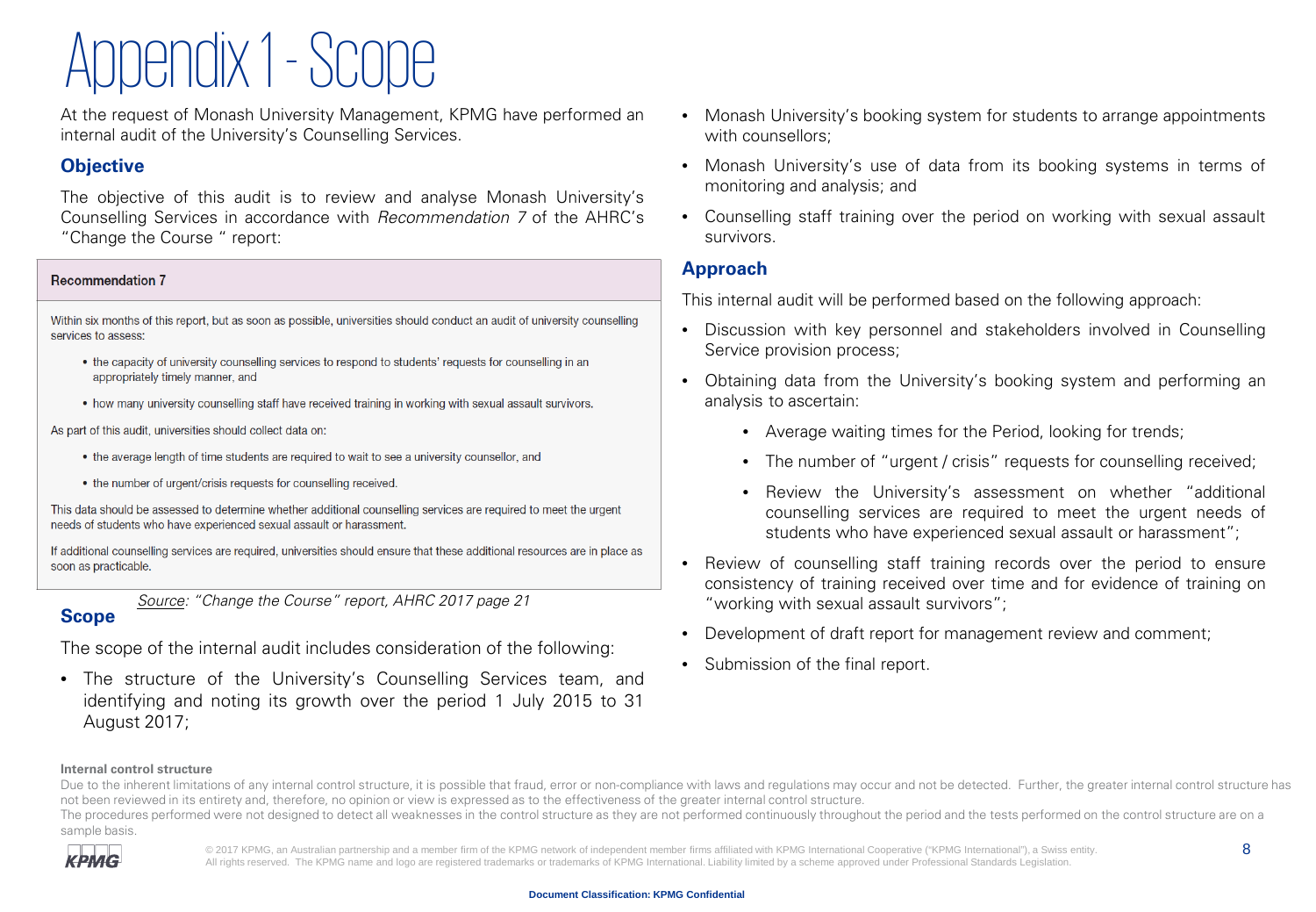## Appendix 2 -Consultations



The table below outlines Monash University personnel who were involved in discussions and contributed to the findings detailed in this report.

#### **Title**

Executive Director, Campus Community Director, University Health Services Director, Counselling and Mental Health Programs Manager, Safer Community Unit Monash University Head Receptionist, Monash University Health Services Triage Nurse, Monash University Health Services

#### Counselling Services Internal Audit Report Distribution:

| <b>Distribution for Action</b>                 | Distribution for Information   |
|------------------------------------------------|--------------------------------|
| Director University Health Services            | <b>Chief Operating Officer</b> |
| Director Counselling and Mental Health Program | Director Campus Community      |

 $\circ$  2017 KPMG, an Australian partnership and a member firm of the KPMG network of independent member firms affiliated with KPMG International Cooperative ("KPMG International"), a Swiss entity. All rights reserved. The KPMG name and logo are registered trademarks or trademarks of KPMG International. Liability limited by a scheme approved under Professional Standards Legislation.